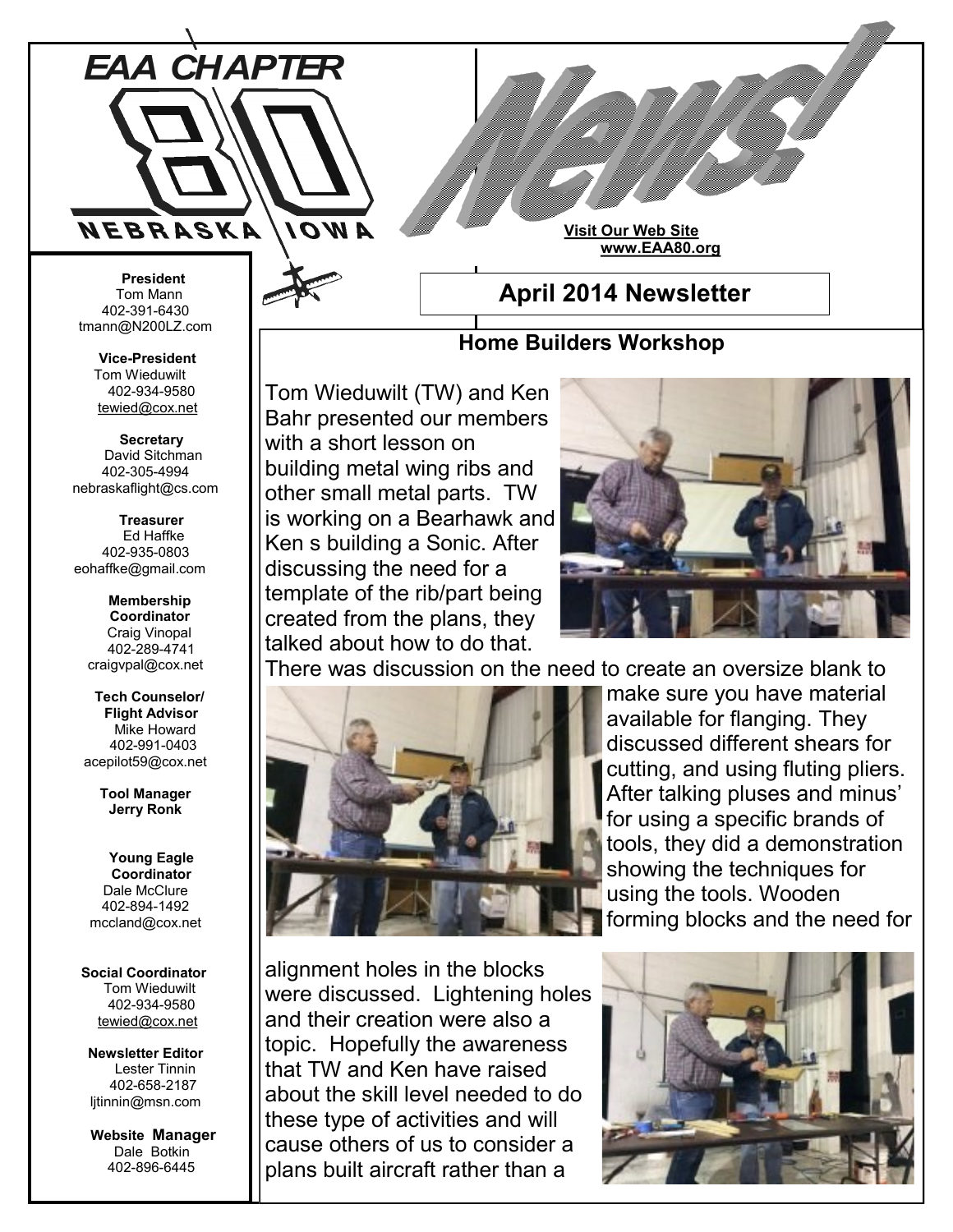kit.

# REMINDERI

\_\_\_\_\_\_\_\_\_\_\_\_\_\_\_\_\_\_\_\_\_\_\_\_

Please see the membership chairman and get current on your dues if necessary.

## **Chapter 80 Meeting Minutes March 10, 2014**

\_\_\_\_\_\_\_\_\_\_\_\_\_\_\_\_\_\_\_\_\_\_\_\_\_

The meeting was called to order by President Tom Mann a 19:00 at Hanger One, Millard Airport. There were 32 members present and no guests.

- Minutes: A motion to approve the minutes of the previous meeting was placed, seconded, and passed.
- Treasurers Report: Treasurer not present, No report.
- Membership Coordinator: Dues are being received. 70% of the members have paid their dues. An appeal was made again for all members to pay their annual dues.
- Tool Committee: All tools accounted for. The metal bending brake, 10 ft ladder, and air compressor are still in Wahoo. The ramps for the trailer are in the weeds next to the Wahoo hanger.
- Young Eagles: There we no YE events. We will have our first event on April 19th at Millard. We need the pilots and ground support to turnout.
- Tech Counselor / Fly-Out: Nothing to report.
- Flight Advisor: Nothing to report.
- Social Coordinator: We purchased too much pizza for our meeting at IWCC A&P Building last month. Unfortunately some of the members had to take some home. A question was raised as to whether to have a Poker run after Easter. (No decision)
- Builders Report:

 -Chris Halfman is still working on RV-7A electrical.

 -Jerry Ronk F1 Rocket flying with no problems.

 -Tom Mann working on fuel system and hydraulic system of Velocity.

 -Gene Larson RV-12 flying with no problems.

 -Mike Howard brought in his new ground adjustable composite Sensenich propeller for members to view. Still working on RV-12.

 Old Business: Trying to negotiate with the Omaha Airport Authority the use of a storage space at the end of one of the T-Hanger buildings in Millard. A question was posed as to what to do with the tables and chairs and the propane tank that we have at the Wahoo hanger. (No resolution yet) We are moving out of the Wahoo hanger the weekend of March 15– 16.

 New Business: We were contacted by EAA HQ from Oshkosh to ask for help as ground crew and retail personnel for the B-17 June event at Eppley Airfield. Several members described the conditions and what our Chapter is expected to provide and do. It was estimated that around 20 people would have to commit to help for an even distribution of the labor needed, and only 10 members showed in interest. We got a motion to decline the invitation, it was seconded, and passed.

Raffle Winner: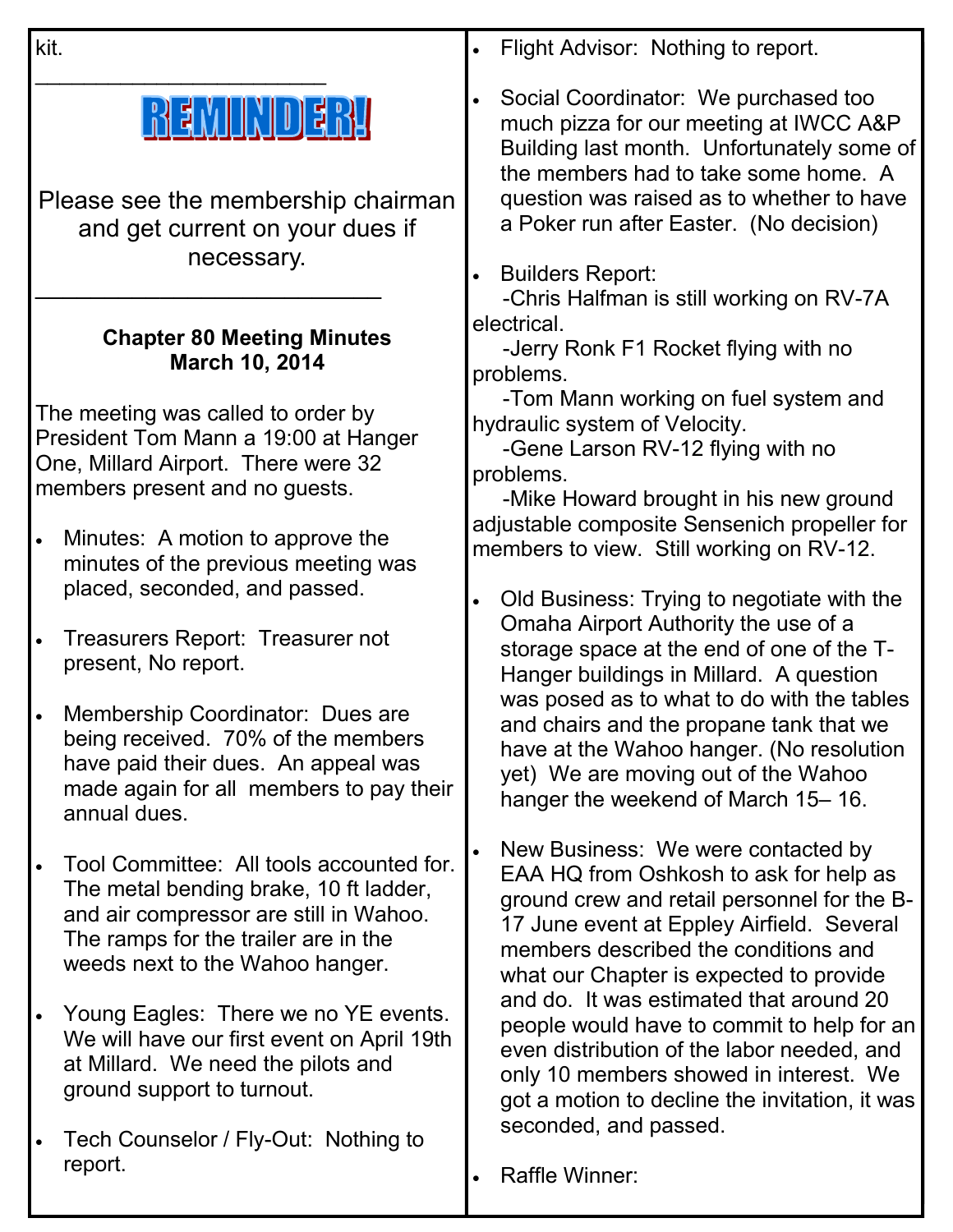- Program: Building aluminum wing ribs. See lead story.
- Announcement: Pilot Larry Smith passed away two weeks ago.

Website: www.eaa80.org

David Silchman, Secretary

\_\_\_\_\_\_\_\_\_\_\_\_\_\_\_\_\_\_\_\_\_\_\_\_\_



The next meeting will be on April 14, 2014, 7:00 PM at Hanger One, Millard Airport.

The program is still being decided. \_\_\_\_\_\_\_\_\_\_\_\_\_\_\_\_\_\_\_\_\_\_\_\_\_\_\_

### **In The News**

In December 2013, members of Congress introduced the General Aviation Pilot Protection Act 0f 2013 (HR 3708) and (S 2103). This legislation would allow pilots to use a valid state driver's license in place of the traditional 3rd class medical certificate when doing not-for-hire flying in an aircraft weighing 6000 lbs or less. Please lend your support and a donation if you can.

### \_\_\_\_\_\_\_\_\_\_\_\_\_\_\_\_\_\_\_\_\_\_\_\_\_\_\_\_\_\_ **Reduce Stall/Spin Accidents**

The FAA has recently approved the use of Angle of Attack (AOA) indicators for general aviation aircraft. An AOA indicator will warn you of low lift margin well in advance of the aerodynamic stall. BendixKing has been a leader in the field for experimental aircraft and has continued their marketing effort for GA. Their unit, the KLR 10, is supposedly easy to install and easy to read. It mounts on the glare shield right a eye level and provides continuous AOA awareness when scanning for traffic or monitoring the runway environment on approach.



BendixKing KLR 10 Lift Reserve Indicator

To compliment your AOA, you can install a stick shaker like the big iron contains if you wish. The April issue of Sport Aviation has a great article on building your own. The author claims he built one for less than \$40 and plans to hook it up to an AOA. If you don't have an AOA, you can connect it to a stall warning switch. To see a video of the stick shaker built, visit www.sportaviation.org.

\_\_\_\_\_\_\_\_\_\_\_\_\_\_\_\_\_\_\_\_\_\_\_\_